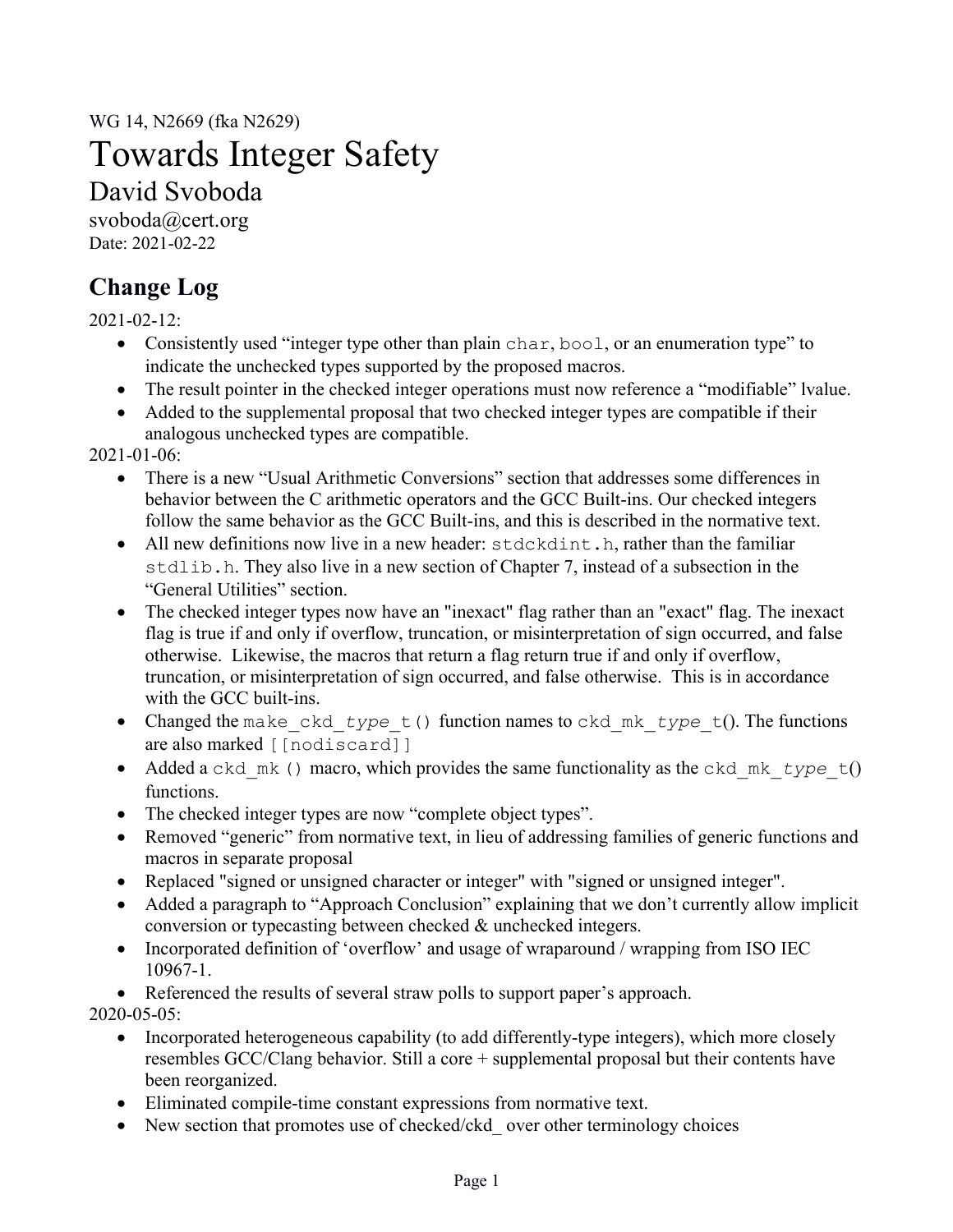- New section that addresses compatibility with N2501 (extended integer types)
- Updated proof-of-concept implementation, added discussion about extending it, including N2501 compatibility.
- Removed most type-specific functions, leaving just the macros. (They could rely on typespecific functions, but that is a quality-of-implementation issue.)

2019-12-06:

- s/checked /ckd /g; in proposed API
- Added 'Extensions' section which lets us delegate extensions to subsequent proposals
- API now uses naming conventions for integer types derived from atomics  $(C17, s7.17.6)$
- Added integer types for fixed-size integers (eg. uint32 t, etc) to API
- Added normative text
- Clarified overflow & wrapping to match usage in C17
- New document number

## **The Problem**

Because integers have fixed ranges, arithmetic operations on them can cause unexpected wrapping or overflow. Unsigned integers display modular behavior. While this behavior is well-defined, it is often unexpected. Signed integers also frequently display modular behavior, but signed integer overflow is actually undefined behavior. Many real-world vulnerabilities and exploits arise from signed integer overflow or unsigned integer wrapping (CVE-2009-1385 and CVE-2014-4377 among many others).

After studying the current state-of-the-art in integer safety in C and other languages, we decided that this proposal should be low-level; it should provide access to operations that detect overflow. We therefore leave room for subsequent proposals to build on our proposal, perhaps at providing cleaner syntax or more extensive functionality.

### **Convention**

The C17 standard does not define overflow or wrap-around / wrapping. ISO IEC 10967-1 does define overflow, and uses wrap-around and wrapping, and ISO C complies with these definitions for both integers and floating-point types. Therefore, we follow the ISO IEC 10967-1 and C17 conventions when using these terms.

In C17, 'overflow' is a condition where the result of an operation cannot be represented in the associated type of the operation result. Both signed and unsigned integer operations may overflow. Silent wrap-around is a behavior that can occur as a result of overflow.

C17 s6.2.5 p9 clarifies unsigned integer behavior:

A computation involving unsigned operands can never overflow, because a result that cannot be represented by the resulting unsigned integer type is reduced modulo the number that is one greater than the largest value that can be represented by the resulting type.

Conventionally, signed integer overflow is considered undefined in C but unsigned integer overflow is defined to silently wrap.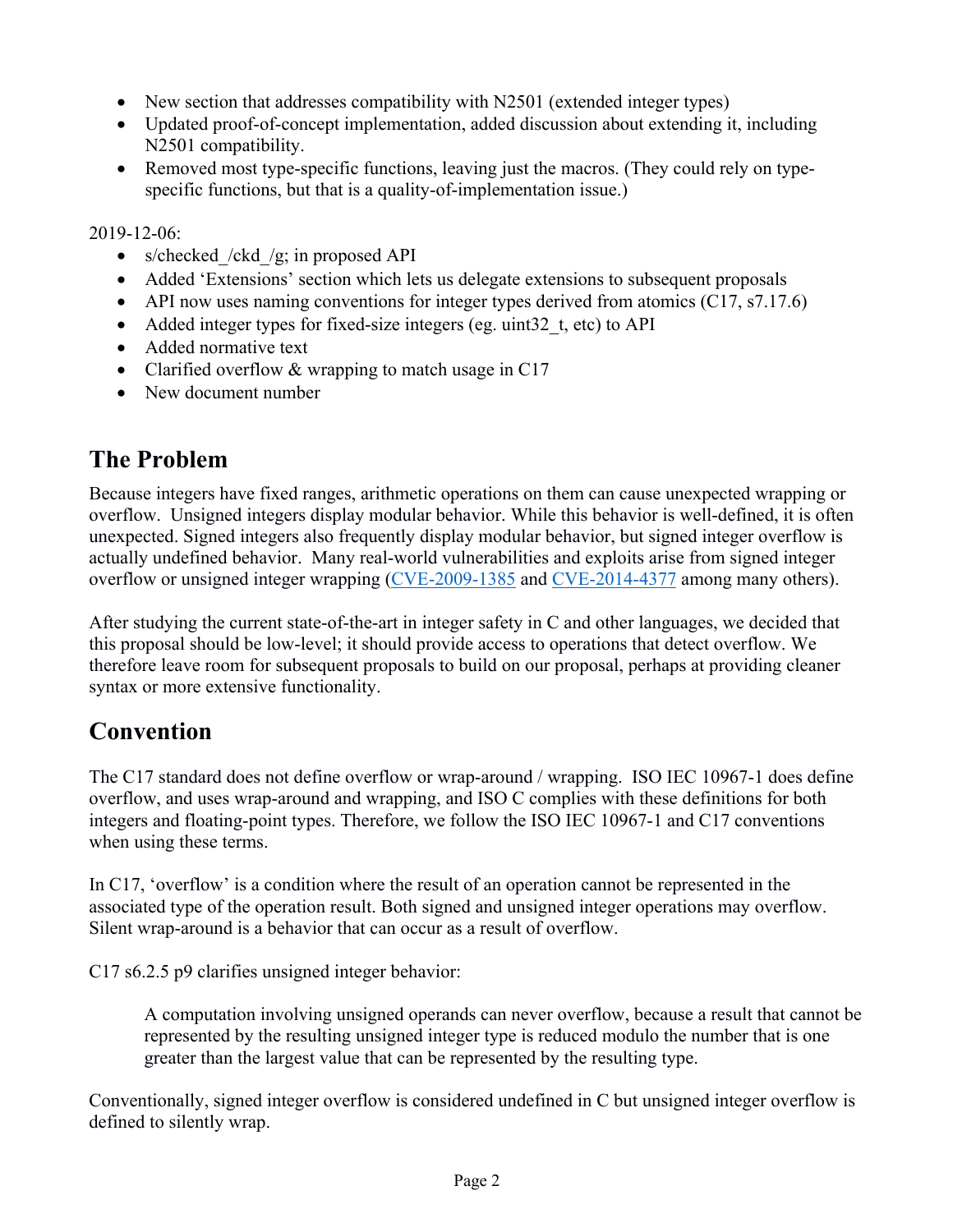## **Related Work**

There have been several attempts to provide safe integer operations:

### **GCC Built-Ins**

GCC provides a handful of non-standard intrinsic functions for performing safe arithmetic. They are documented at https://gcc.gnu.org/onlinedocs/gcc/Integer-Overflow-Builtins.html

These functions return a boolean value indicating whether overflow occurred in the computation. They also store the solution in a pointer passed to the function. For example, this function:

*bool* **\_\_builtin\_sadd\_overflow** *(int a, int b, int \*res)*

operates on signed ints. There are similar functions for longs and long longs, as well as for unsigned types. There is also a **builtin add overflow()** macro that takes three parameters and delegates them to the appropriate function based on their type. These types need not be identical. If they differ, then the result is true if the result cannot be expressed in the result's type, which could be due to overflow, a truncation error or a misinterpretation of sign. That is, the types may be heterogeneous.

There are also analogous functions for doing safe subtraction and multiplication. However, GCC provides no support for division, modulo, or left or right shift operations.

Because these functions store the result in a pointed-to value, they are not suitable for compile-time arithmetic, and embedding them into expressions (such as multiplying the sum of two numbers with the subtraction of two more) is cumbersome.

Clang provides the same functions and macros described above as GCC. They are documented at: https://clang.llvm.org/docs/LanguageExtensions.html#checked-arithmetic-builtins

MS Visual C has similar C functions in their **intsafe.h** header file: https://docs.microsoft.com/en-us/windows/win32/api/intsafe/

### **Supplemental GCC Built-Ins**

For compile-time operations, GCC provides several additional functions, which are not available in Clang or MS Visual C:

#### *bool* **builtin add overflow p** *(type1 a, type2 b, type3 c)*

This macro operates like the **builtin add overflow()**, but it does not actually compute the solution or store it. It merely returns whether the solution would overflow. It uses the final parameter as the type that the solution should occupy to determine overflow. As such, it overcomes the compile-time limitations of \_\_builtin\_add\_overflow().

### **The SafeInt Library**

This is a platform-independent library written by David LeBlanc for providing integer safety: https://archive.codeplex.com/?p=SafeInt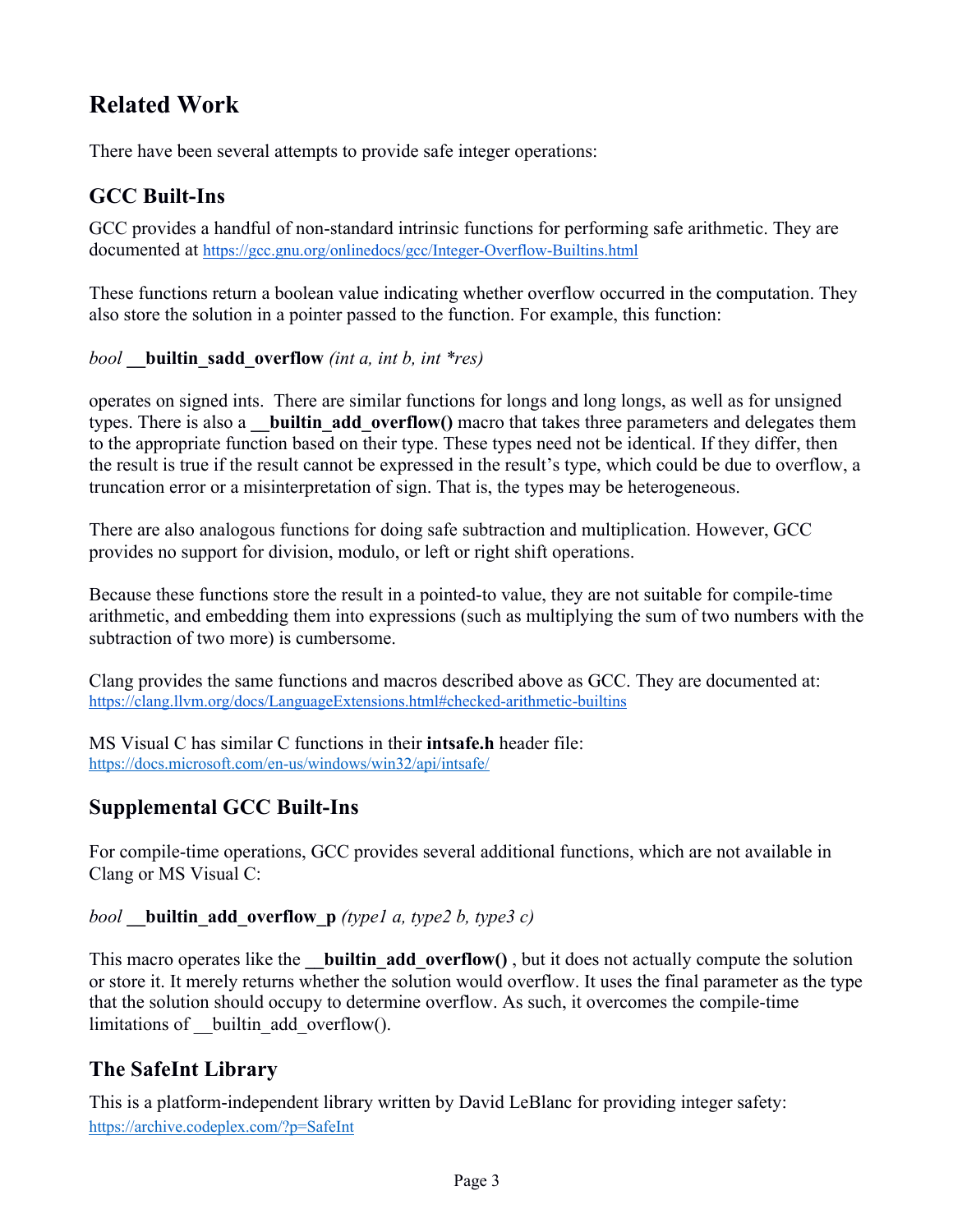The SafeInt library is implemented in  $C++$  using  $C++$  templates. This shortens the code, as these templates can apply to multiple integer types.  $C++$ 's operator overloading also allows the safe operations to use the same operators as unsafe operations. That is,  $a+b$  is a safe operation if a and b are safe integers.

SafeInt has been bundled with MS Visual Studio: https://docs.microsoft.com/en-us/cpp/safeint/safeint-library?view=vs-2019

#### **Boost Safe Numerics Library**

This is a library for handling safe integers, based on SafeInt:

https://github.com/boostorg/safe\_numerics

Having evolved from SafeInt, it shares many of the pros and cons of SafeInt.

Before being integrated into Boost, Robert Ramey proposed adding this library to C++'s standard library:

http://www.open-std.org/jtc1/sc22/wg21/docs/papers/2016/p0228r0.pdf

#### **Java Math Exact Methods**

In 2014, Java 8 was released. One of its new features was the set of *exact* calculation methods in the Math class. They either return a mathematically correct value or throw an ArithmeticException if overflow occurs.

These methods provide overflow checking for addition, subtraction, and multiplication, as well as increment and decrement. There are no "exact" methods for division, remainder, or shift operations. There are methods to operate on Java int types and Java long types.

Java's +, -, \* operators remain unchanged...they will still silently wrap if the mathematical solution cannot be represented by the expression type. (Java operations mandate two's-complement semantics.)

More information is available at:

https://docs.oracle.com/javase/8/docs/api/java/lang/Math.html

## **Approach**

Our approach depends on a number of factors:

### **Terminology**

Any types, functions, and macros that we propose should use a term to distinguish operations that detect overflow from operations that do not. The following candidates are plausible terms:

| <b>Term</b> | <b>Source</b>   | <b>Context</b>                    |
|-------------|-----------------|-----------------------------------|
| Checked     | Clang           | Informally called "checked"       |
|             |                 | arithmetic built-ins"             |
| Overflow    | GCC / Clang     | All built-ins end with            |
|             |                 | " overflow"                       |
| Safe        | LeBlanc / Ramey | Proposed "safe <> "> template for |
|             |                 | integer types                     |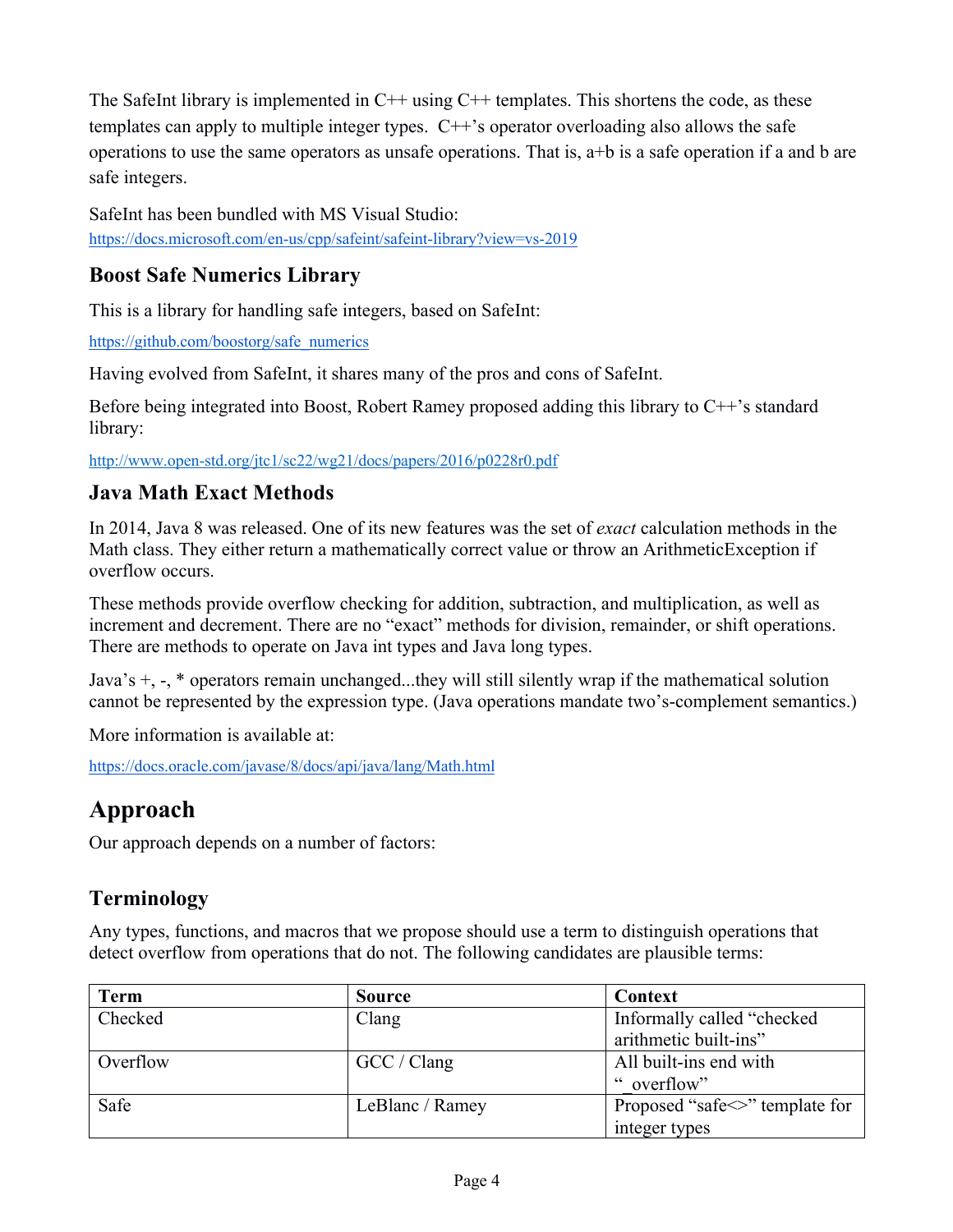| $\overline{\phantom{0}}$<br>Exact | ∪ Java U | Doeration methods end in |
|-----------------------------------|----------|--------------------------|
|                                   |          | ⊥xact''<br>              |

Of these terms, the term "overflow" is the most precise. As noted earlier, overflow is, in C parlance, something that can happen with both signed and unsigned integers, and our types and operations prevent overflow and nothing else. Nonetheless, referring to them as "non-overflowing" types and methods is awkward. Furthermore, overflow is not the only possibility…values could be truncated during conversion, and misinterpretation of sign can occur, meaning that "overflow" is no longer correct. However, referring to operations as checked types and operations (and the others as unchecked types and operations) is straightforward and intuitive, albeit less precise. We will therefore use "ckd\_" as a prefix when designating those types and operations that detect overflow, truncation, or misinterpretation of sign. Any flag that determines if a number was computed incorrectly will be called an "inexact" flag.

WG14 conducted a straw poll in the October 2020 virtual meeting. The poll asked if the prefix should be changed from "ckd" to "checked". The poll results were 8 in favor, 6 against, and 9 abstaining, which was interpreted as "divided".

#### **Invention**

While the committee's charter discourages invention, what constitutes "invention" is unclear. Is it invention to adopt **builtin sadd overflow()**, implemented in GCC & Clang, but rename it? What if we reorder the arguments? What if we make it produce compile-time constant expressions? We feel the function is not suitable for standardization as is, but we could standardize something with the same functionality but a better signature.

### **Ease of use**

Computing a complicated mathematical equation such as  $a * b + c * d$  becomes cumbersome when using functions (or function-like macros) to perform the math. Preserving an "overflow bit" complicates things further. A solution that merely provided functions without overloading operators would be cumbersome. For example: add( multiply(  $a, b$ ), multiply(  $c, d$ )) is harder to read, even without considering the possibility of overflow.

However, restricting ourselves to functions does have several advantages: Operators introduce ambiguities in the syntax, which are traditionally resolved by precedence order and the associative rule. The associative property of addition implies that  $(a+b)+c == a+(b+c)$ , which means the additions can be done in either order. Technically C does not guarantee this, because signed integer overflow is undefined behavior, but when signed overflow wraps, the associative rule is preserved. However, the associative rule is also not preserved when considering overflow. (UINT\_MAX + 1) – 1 and UINT  $MAX + (1 - 1)$  both produce the same result in mathematical integers, and in C signed integers when overflow wraps. However, the first evaluation overflows, but the second doesn't.

Furthermore, a discussion on the WG14 reflector reveals that everyone has their own approach to integer safety. A one-size-fits-all solution is unlikely to satisfy enough committee members to gain traction.

We therefore choose to forego usability and implement a minimal "bare-bones" solution, upon which everyone can propose more user-friendly options.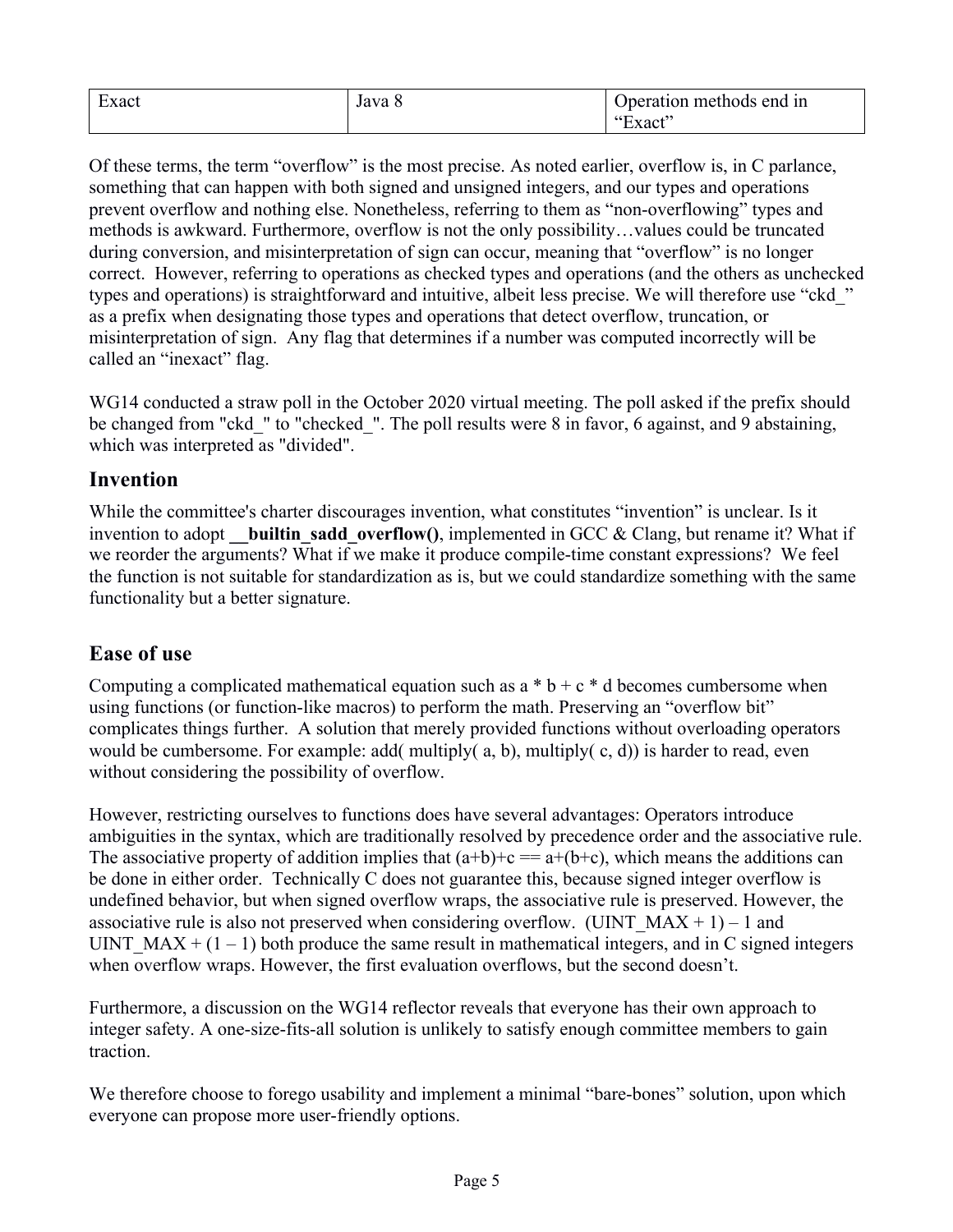An alternative proposal would be to standardize access to overflow bits. The x86 family of processors, as well as many others, will have an 'overflow flag' that indicates if signed integer overflow occurred in the last operation. They also have a 'carry flag' to indicate if unsigned integer wrapping occurred. However, these flags, while common, are not universal. The DEC Alpha lacks them completely, but provides other mechanisms for detecting overflow. Therefore, we must standardize some way of detecting when operations overflow, but we cannot standardize access to these flags.

#### **Extensions**

Our decision to produce a core proposal and supplemental proposal allows us to forego many extensions, delegating them to subsequent proposals, and we need only ensure that our core proposal makes them possible.

For example, it has been suggested that we provide overflow checking for atomic types. This could be done, but entails many difficulties dealing with concurrency, and would be best handled as a separate proposal. We employ this same strategy to other suggestions, including operator overloading.

There was also a suggestion to extend this proposal to smaller types like short and char. We chose to ignore those types because of integer promotions, which promote shorts and chars to ints (signed or unsigned) before performing operations on them. Supporting shorts and chars would add extra portability complications, and hence we encourage others to provide support for them, but will not support them here.

Compatibility with N2590 (Adding Fundamental Type for N-bit Integers)

N2590 (fka N2501) proposes adorning ISO C with "extended" integers, that support an arbitrary width. They behave much like bit-fields, and they can have a minimum of 1 value bit, with no official maximum, although unofficially they may support millions of value bits. While these integers support all of the standard C operators, operations on extended integers are currently unchecked. A proposal to endow extended integers with checked types and operations would be useful should both this proposal and N2501 be standardized. Such a proposal would be useful, but should be distinct from both our core and supplemental proposals.

We can address some technical details in the "Proof of Concept" section.

### **Compile-time Evaluation**

A solution that can be used to compute compile-time constant expressions is preferable to one that cannot be used at compile-time. Only the GCC supplemental functions provide compile-time constant expressions. However, this can also be a quality-of-implementation issue; many platforms may choose to make their checked arithmetic provide constant expressions, and we should not prevent them from doing so.

We have decided to forgo standardizing compile-time constant expressions in our checked arithmetic, and leave it as a quality-of-implementation issue.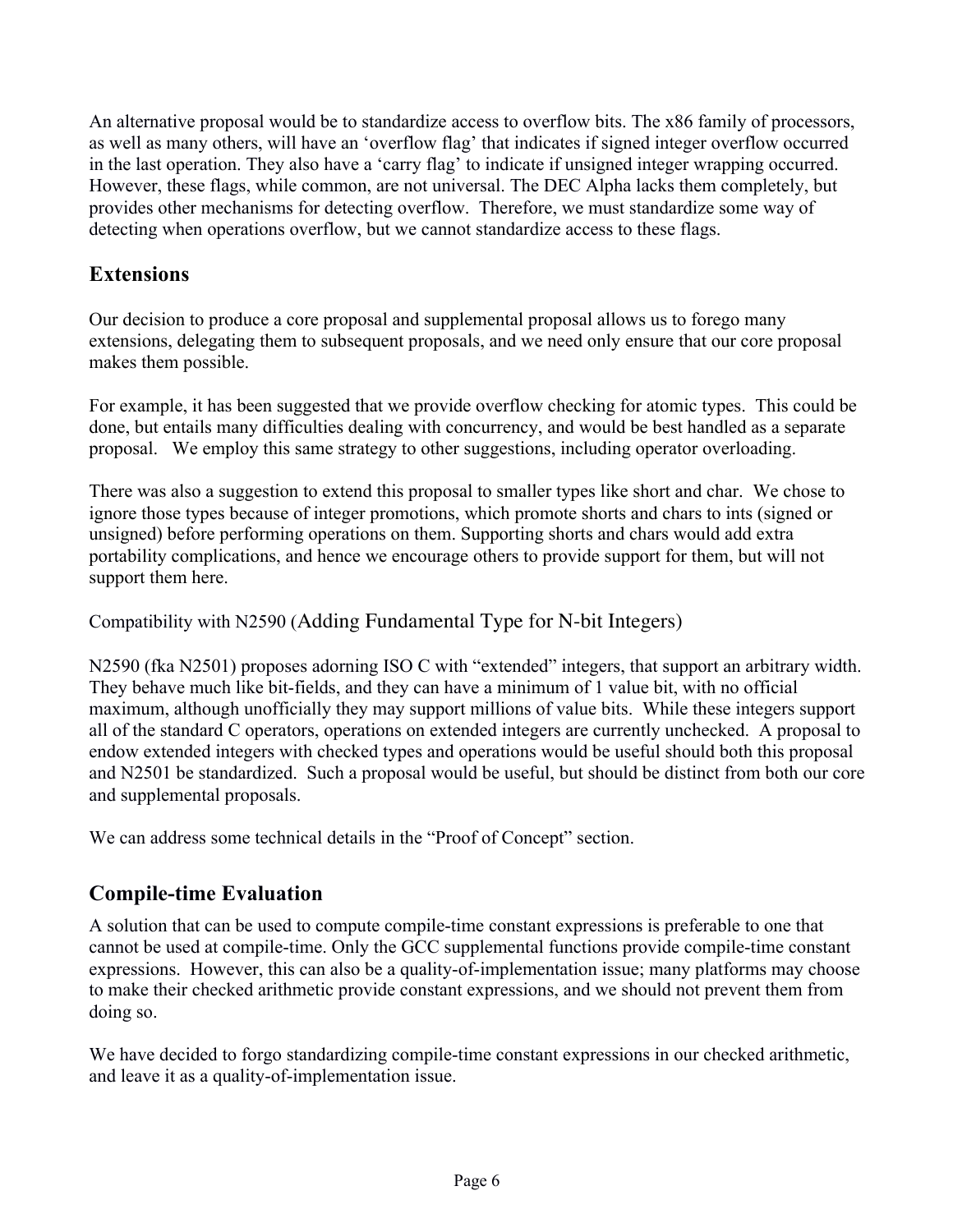#### **Completeness**

The GCC built-ins, as well as Java, ignore division, remainder, or shifting operations. They consider only addition, subtraction, and multiplication. We will therefore restrict ourselves to these operations.

### **Namespace Pollution**

It has been suggested that the GCC built-ins, by defining many functions pollute the namespace, and a suitable standard proposal would suffer the same fate. This problem is being addressed by N2409, and we will not address it separately here.

#### **Header File**

One minor question is: Which header file, new or pre-existing, should any new functions, macros, or types live in? When first submitted, this proposal suggested a new header called ckdmath.h. In the April 2020 virtual meeting, this was changed to the familiar  $\text{stdlib}$ . h due to a shrinkage of new definitions. However, in the October 2020 virtual meeting, people cited that this proposal was complete and well-bounded by itself. There is a clear distinction of what lives in this proposal (and any subsequent proposals) and what does not, therefore this proposal warrants its own header file. After some discussion, we settled on a new header called stdckdint.h.

### **Standard Arithmetic Conversions**

The arithmetic operations in standard C can surprise programmers occasionally. Consider this code:

```
signed int32_t MAX_INT = 0x7fffffff; // max 32-bit value
signed int32_t a1 = MAX_INT + 1; \prime // Wraparound: a1 = - 2^32
signed int64_t a2 = MAX_INT + 1; \prime // Wraparound: a2 = - 2^32
 signed int64<sup>-</sup>t a3 = (int64 t) MAX INT + 1; // No wraparound: a3 = + 2^32
```
This happens because C performs binary integer operations in a type sufficient to represent both operand types, even if this type is not sufficient to hold the mathematical result.

The GCC built-ins circumvent this problem by not using arithmetic conversions. Instead, they use an "infinite precision signed type" to bypass overflow during the operation:

```
signed int64 t a4;
bool flag = __ builtin_sadd_overflow( MAX_INT, 1, &a4);
// No wraparound: a4 = + 2^{\overline{2}}32, flag = false
```
The GCC built-in wording for its operations is:

*These built-in functions promote the first two operands into infinite precision signed type and perform addition on those promoted operands. The result is then cast to the type the third pointer argument points to and stored there. If the stored result is equal to the infinite precision result, the built-in functions return false, otherwise they return true. As the addition is performed in infinite signed precision, these built-in functions have fully defined behavior for all argument values.*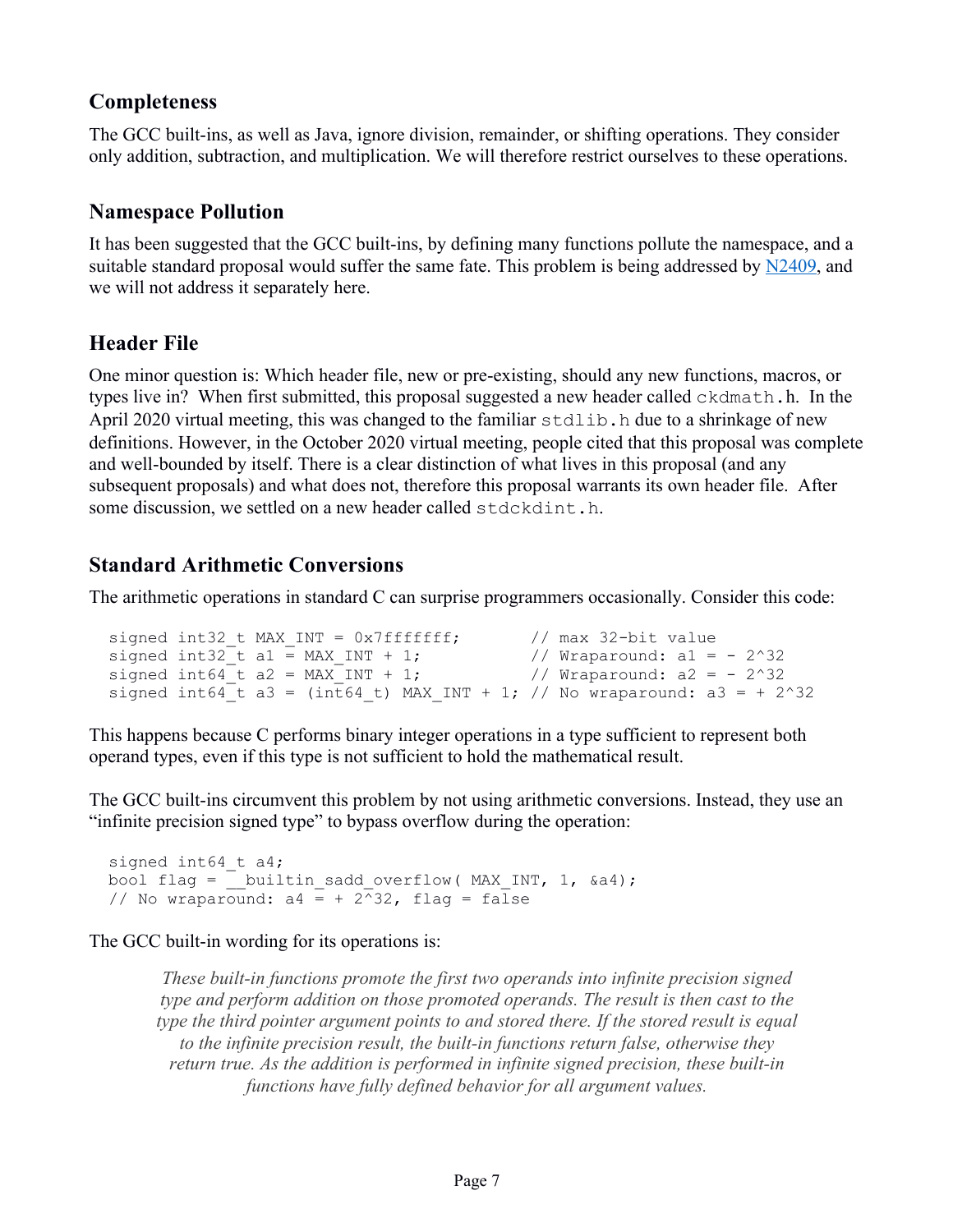For compatibility with the GCC built-ins, our checked-integer operations will employ the same strategy. An operation where the result type is specified (implicitly by an argument) will not be hindered by the limits of a type implied by usual arithmetic conversions. However, an operation where the result type is implied (and not specified) will have the type determined by usual arithmetic conversions. So:

```
signed int64 t a5;
bool flag2 = ckd add( \&a5, MAX INT, 1); // from core proposal
// No wraparound: a5 = +2^32, flag = false
ckd int64 t a6 = ckd add( MAX INT, 1); // from supplemental proposal
// \overline{E}rror:\overline{C}ckd add returns a ckd int32 t,
 // which does not implicitly convert to ckd_int64_t
ckd int32 t a7 = ckd add( MAX INT, 1); // from supplemental proposal
// \overline{W}raps around: ckd value(a7) = -2^32, ckd inexact(a7) = true
```
There is some question of what terminology to use when adopting this strategy: C17 section 6.5, paragraph 8, footnote 96 uses "infinite range and precision" with regard to intermediate floating-point operations. Many other places in C17also use the terms "infinite range" or "infinite precision", but they all refer to floating-point operations. We can find no usage of these terms when describing integer arithmetic. Nonetheless, we will boldly suggest that our checked integer operations will operate as if they cast their operands to an infinitely-ranged integer type before the operation. Afterwards the result is cast to a suitable resulting type, and this final cast can cause overflow, truncation, or misinterpretation of sign.

One final note: While our approach will use what the GCC built-ins call "infinite-precision" arithmetic, it can only apply such precision to the arguments of our operation functions and macros. An operation like ckd add( $\epsilon$ result, x+y, z) will still employ standard arithmetic conversions when adding x to y, although such conversions will not be used with adding  $x+y$  to z.

### **Approach Conclusion**

Given our design decisions, we have decided to provide a core proposal, and a supplemental proposal. The core proposal is low-level, and not necessarily easy to use. But it serves as a suitable foundation to provide friendlier APIs for the same functionality. Other proposals, such as a 'checked' qualifier to address integer types, can leverage the core proposal.

The supplemental proposal does exactly this: it leverages the core proposal. Hence it is worthwhile only if the core proposal is acceptable. It requires no additional intrinsic functions, and could be implemented as a few additional headers and macros.

Neither the core nor the supplemental proposal provide any implicit conversion mechanisms. You cannot implicitly or explicitly typecast an unchecked integer to a checked integer, and you cannot typecast a checked integer to a checked integer of a different type or signedness. Such conversions could be added in a later proposal, if desired.

### **Core Proposal**

The core proposal is based on standardizing the GCC Built-ins, with addressing their shortcomings. That is, they will have acceptable names and signatures.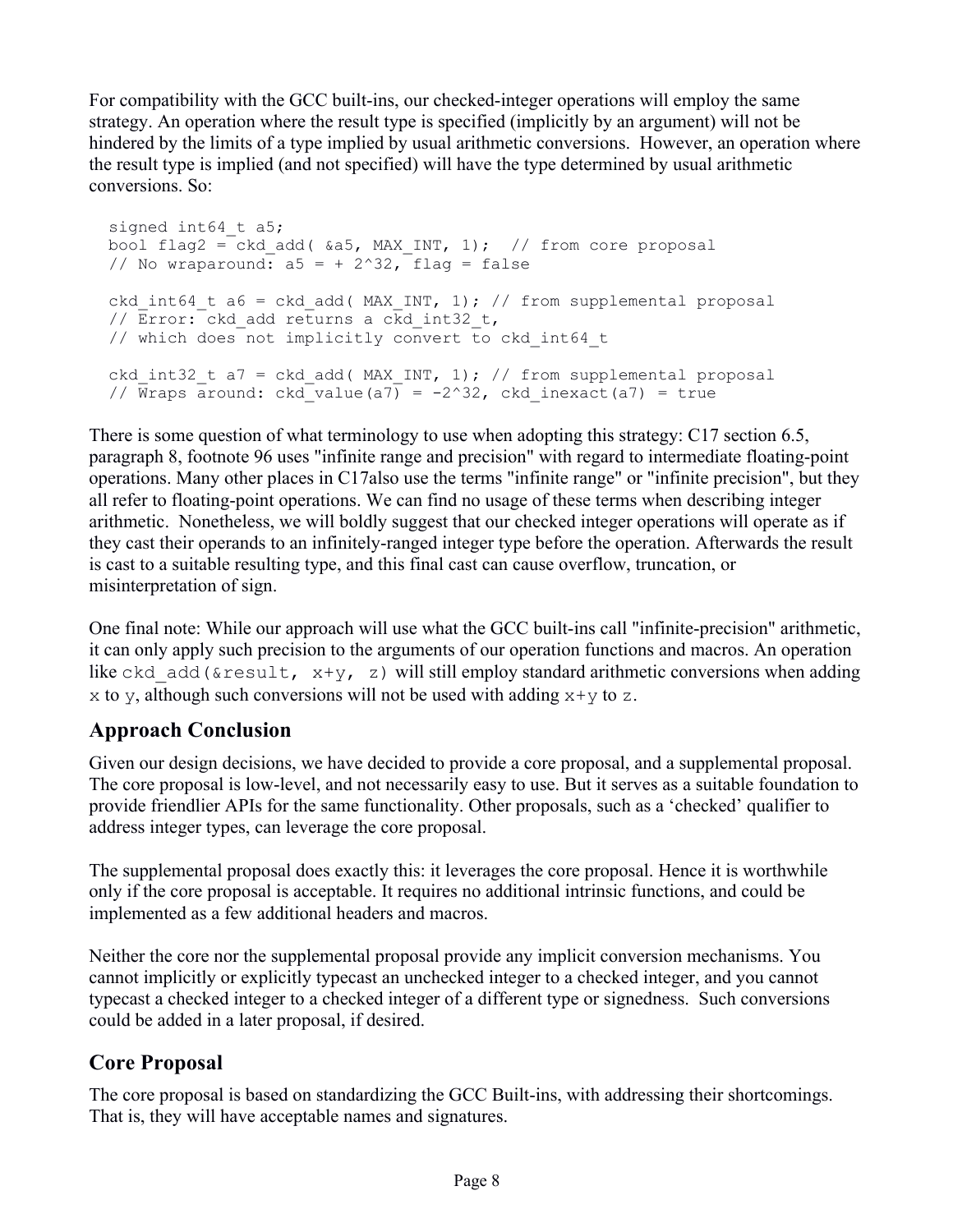This proposal consists of the following macros:

```
 ckd_add(result, x, y)
ckd sub(result, x, y)
ckd mul(result, x, y)
```
Each macro performs its operation on two unchecked integers x and y, fills the value pointed to by result with the result of the computation, and returns false if the computation is valid. Both x and y may be any integer type, and result is a pointer to an integer of any type. If it were a function, the signature of ckd\_add() would be:

bool ckd add(int type1 \*result, int type2 x, int type3 y);

A platform might implement these macros using functions (eg ckd int add(), ckd long add(), etc), but is not required to.

The result will be the result of the computation. For ckd add(), result will have the same value as  $x + y$ , if defined.

The arguments will undergo default integer promotions before being passed to the macro, but will not undergo any implicit conversions, including the usual arithmetic conversions.

The return value will be false unless the operation produces a result that cannot be represented in the type implied by usual arithmetic conversions, or converting that result to the type indicated by the first argument results in truncation or misinterpretation of sign. If the return value is false, then result actually points to the correct mathematical value of the operation.

These macros have several properties:

- They are already supported with minimal changes in GCC and Clang.
- They do not require a 'checked integer type'
- They check for overflow as well as any conversion error when storing the result
- They cannot be chained together. An expression like  $a + b * c$  requires two nonoverlapping macro calls.

In the April 2020 meeting, WG14 conducted a straw poll questioning if the committee would prefer a family of addressable functions (instead of macros) to detect integer overflow. The poll results were 5 in favor, 1 against, and 7 abstaining, which constituted no consensus. Hence, we use macros rather than type-specific functions.

#### **Supplemental Proposal**

The supplemental proposal builds on top of the macros defined in the core proposal.

We first propose a type to represent checked integers:

ckd\_\$TYPE\_t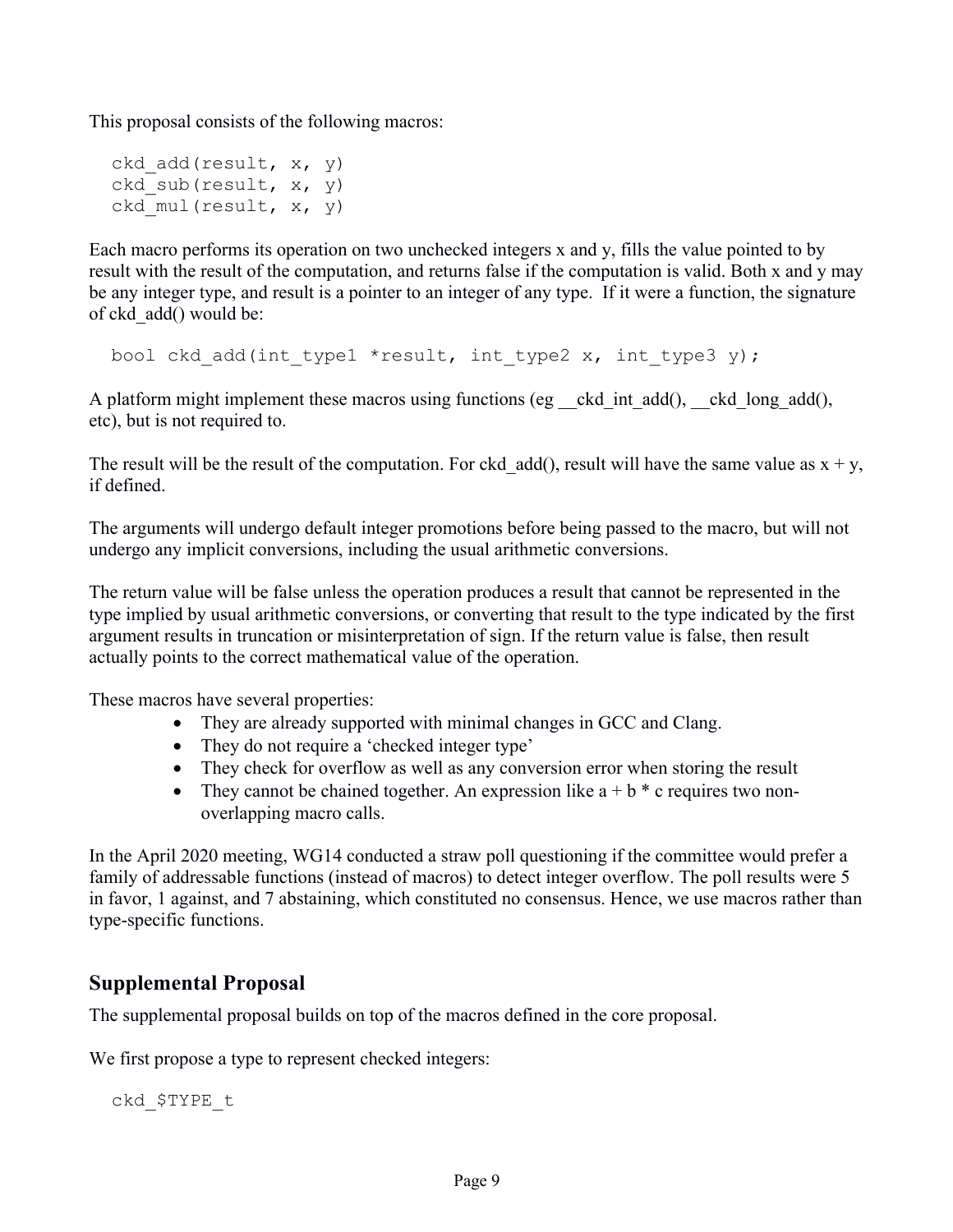This type provides access to its value, as well as access to an 'inexact' flag. It could be implemented as a struct, but need not be. It is declared as a "complete object type", which allows users to copy one checked int to another of the same type, using assignment or memcpy(). Many complete object types, such as FILE, provide their own initialization routines, but should not be initialized with designated initializers.

| <b>STYPE</b> | <b>Type</b>        |
|--------------|--------------------|
| int          | signed int         |
| uint         | unsigned int       |
| long         | signed long        |
| ulong        | unsigned long      |
| llong        | signed long long   |
| ullong       | unsigned long long |
| intmax       | intmax t           |
| uintmax      | uintmax t          |
| size         | size t             |
| ptrdiff      | ptrdiff t          |
| intptr       | intptr t           |
| uintptr      | uintptr t          |
| in tN        | $intN$ t           |
| $u$ int $N$  | $uintN$ t          |

Here \$TYPE represents the type of integer value, as indicated in the following table:

The last two types employ a size *N*, and indicate a signed or unsigned integer of exactly *N* bits. The precise set of values for *N* for which signed or unsigned checked integer types are defined is implementation-dependent.

The following function-like macros provide access to the contents of this type. Note that the contents need not be addressable. The macro

```
 bool ckd_inexact(x)
```
returns true if x's inexact flag has been set. The macro

\$TYPE ckd\_value(x)

returns x's value. If the inexact flag is clear, x's value is implied to correctly represent the mathematical value of whatever operation(s) produced x. If the inexact flag is set and the type is signed, then x's value is unspecified. If the type is unsigned, then x's value is the expected result of modular arithmetic. (Because the C committee has adopted two's-complement representation, the value will be specified to be the expected two's-complement result regardless of the type's signedness.) (On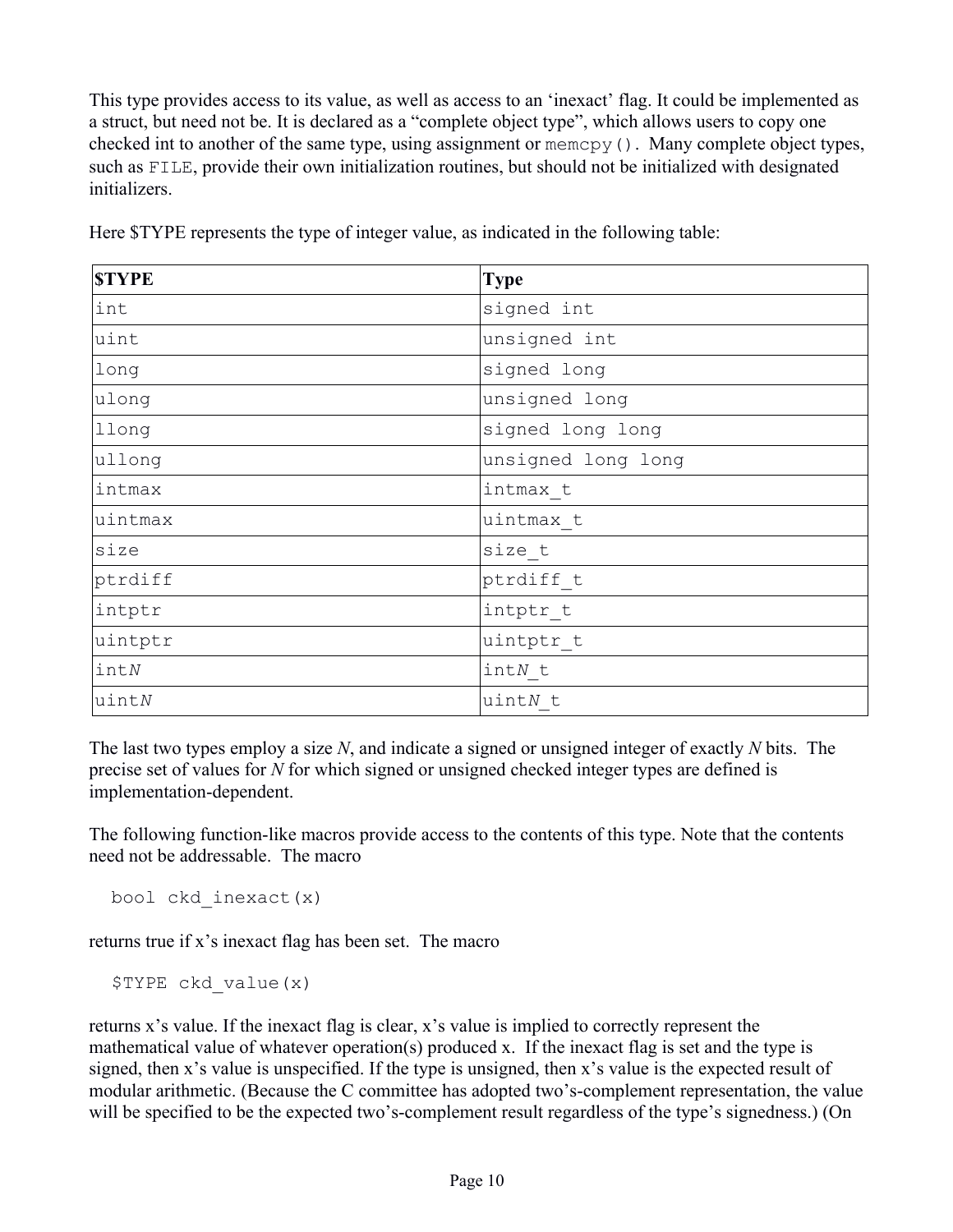platforms with twos-complement arithmetic, x must represent the lower-order bits of the mathematically correct value.)

In the October 2020 meeting, WG14 conducted several straw polls about the form of the ckd mk  $*$ services. When a function family was suggested, the poll results were 12 in favor, one against, and 8 abstaining. When a type-generic macro was suggested, the poll results were 8 in favor, 3 against, and 10 abstaining. Since both polls indicated favor, we provided both the macro and function family.

The following functions can be used to construct a checked value:

ckd \$TYPE t ckd mk \$TYPE t(\$TYPE value, bool inexact);

This explicitly constructs a checked integer type given the plain integer and an inexact flag (which will typically be false, indicating that the value is correct. However, an inexact flag that is set to true could be useful to explicitly indicate an error inside an expression).

Likewise, the following macro serves the same purpose:

ckd \$TYPE t ckd mk(\$TYPE value, bool inexact);

This explicitly constructs a checked integer type given a plain integer and an inexact flag.

Checked integers can only be initialized through the functions or macro described above. They may not be initialized through an initializer list.

The following macros from the core proposal:

```
 ckd_add(result, x, y)
ckd sub(result, x, y)
ckd mul(result, x, y)
```
are enhanced. In the supplemental proposal,  $x$  and  $y$  can be any integer type or any checked integer type. Likewise, result must be a pointer to any unchecked or checked integer type. If result points to a checked integer type, the inexact flag of result is set to the same Boolean value that is returned.

To complete the supplemental proposal, these macros can also take the following forms:

```
ckd add(x,y)ckd sub(x,y)ckd mul(x,y)
```
Each macro performs its operation on two integers, checked or unchecked, and returns a result as a checked integer. Both x and y may be any integer type or any checked integer type. The resulting type of the checked integer's value is based on the usual arithmetic conversions, as described in C17 s6.3.1.8.

The two-argument macro forms have several properties: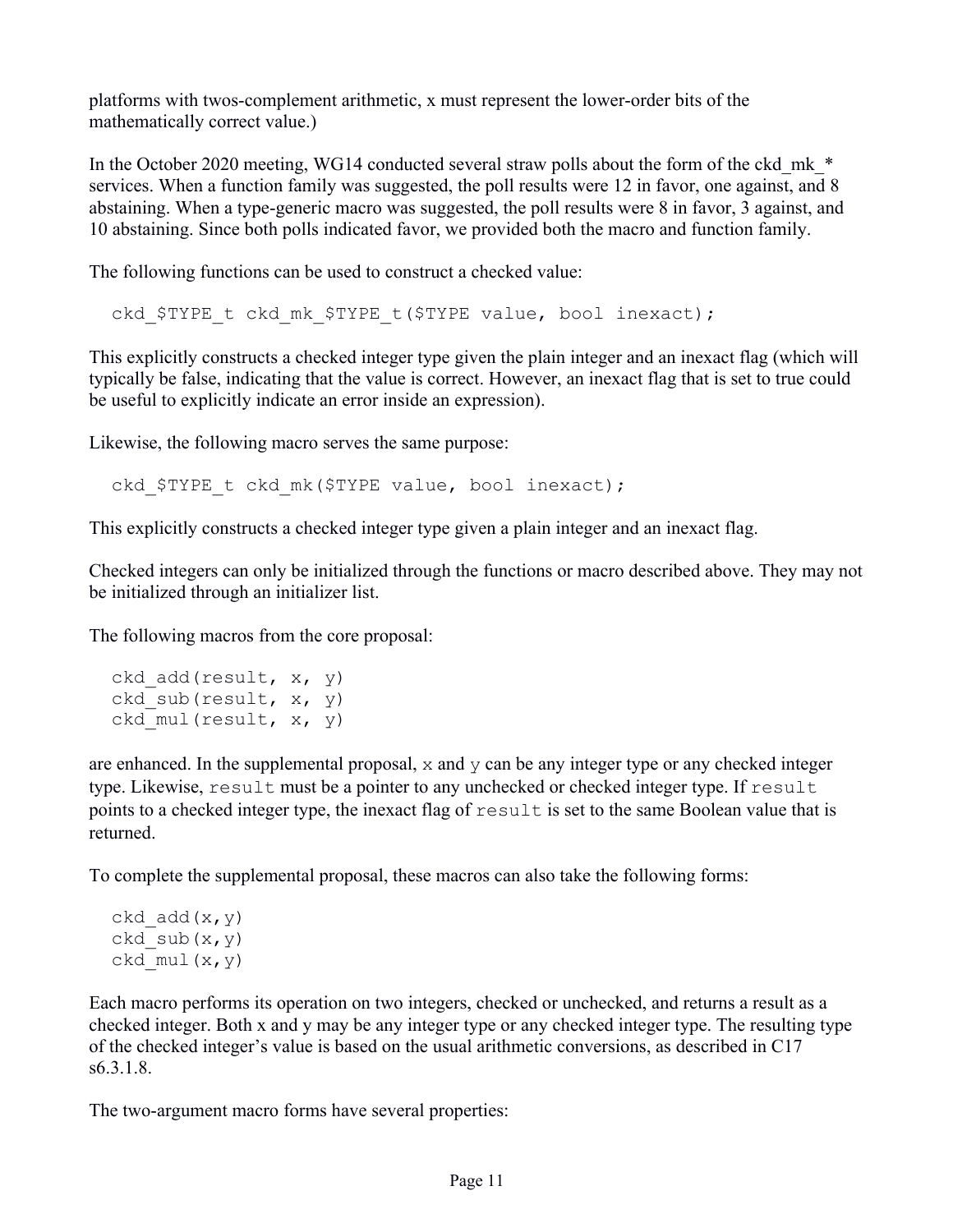- They do less than the three-argument macro forms. They check for overflow, but do not indicate conversion errors.
- They do require the ckd  $STYPE$  t type to be defined.
- These macros allow chaining. That is, the expression ckd  $add(a, ckd_{mul}( b, c))$  will compute  $a + b * c$ , and indicate if any error occurs.
- The type of the resulting expression follows the usual arithmetic conversions.

Each macro's arguments will undergo default integer promotions before being passed to the macro, but will not undergo any implicit conversions, including the usual arithmetic conversions. Since checked integer types do not support implicit or explicit type conversions, the result of these macros cannot be assigned to a plain integer type, or a checked integer of the wrong type. Thus, these macros provide type-safety.

### **Proof of Concept (Type-Generic Macros)**

To verify that the supplemental proposal is feasible, we provide the following code. This code uses the builtin add overflow() function from GCC, and should compile with a sufficiently modern version of GCC or Clang. It implements the ckd\_add() macro from the supplemental proposal, although it only considers its parameters to be 32-bit signed ints, checked or unchecked.

```
// Prints (on 64-bit RHEL7.5 and MacOS 15.4):
// Sum is: 2147483646, overflow is 1
#include <limits.h>
#include <stdio.h>
#include <stdbool.h>
#include <inttypes.h>
/* T is an exact-width integer type, which __ builtin add overflow
   supports */
#define CKD(T) ckd_ ## T
#define DEFINE_CKD_TYPE(T)<br>typedef struct ckd s ## T {
 typedef struct c\overline{k}d_s = # # T { \qquad \qquad \qquad \wedge bool overflow;
  bool overflow;
    T value; \
  } CKD(T)
#define make ckd(T, x) ((ckd ## T) {false, x})
#define CKD_ADD_CKD_CKD(T) ckd_add_ckd_ ## T ## _ckd_ ## T
#define DEFINE CKD ADD CKD CKD(T) \setminus\mathsf{CKD}\left( \mathbf{T}\right)CKD_ADD_CKD_CKD(T)(CKD(T) x, CKD(T) y) { \veeCKD(T) result;<br>
result.value = 0;<br>
\
   result.value = 0;<br>result.overflow =
   result.overflow = \setminus<br>builtin add overflow(x.value, y.value, & (result.value)) \setminusbuiltin add overflow( x.value, y.value, &(result.value))
      || x.overflow || y.overflow; \
   return result; \setminus }
#define CKD_ADD_CKD_UNCKD(T) ckd_add_ckd_ ## T ## _ ## T
#define DEFINE CKD ADD CKD UNCKD(T) \setminus
```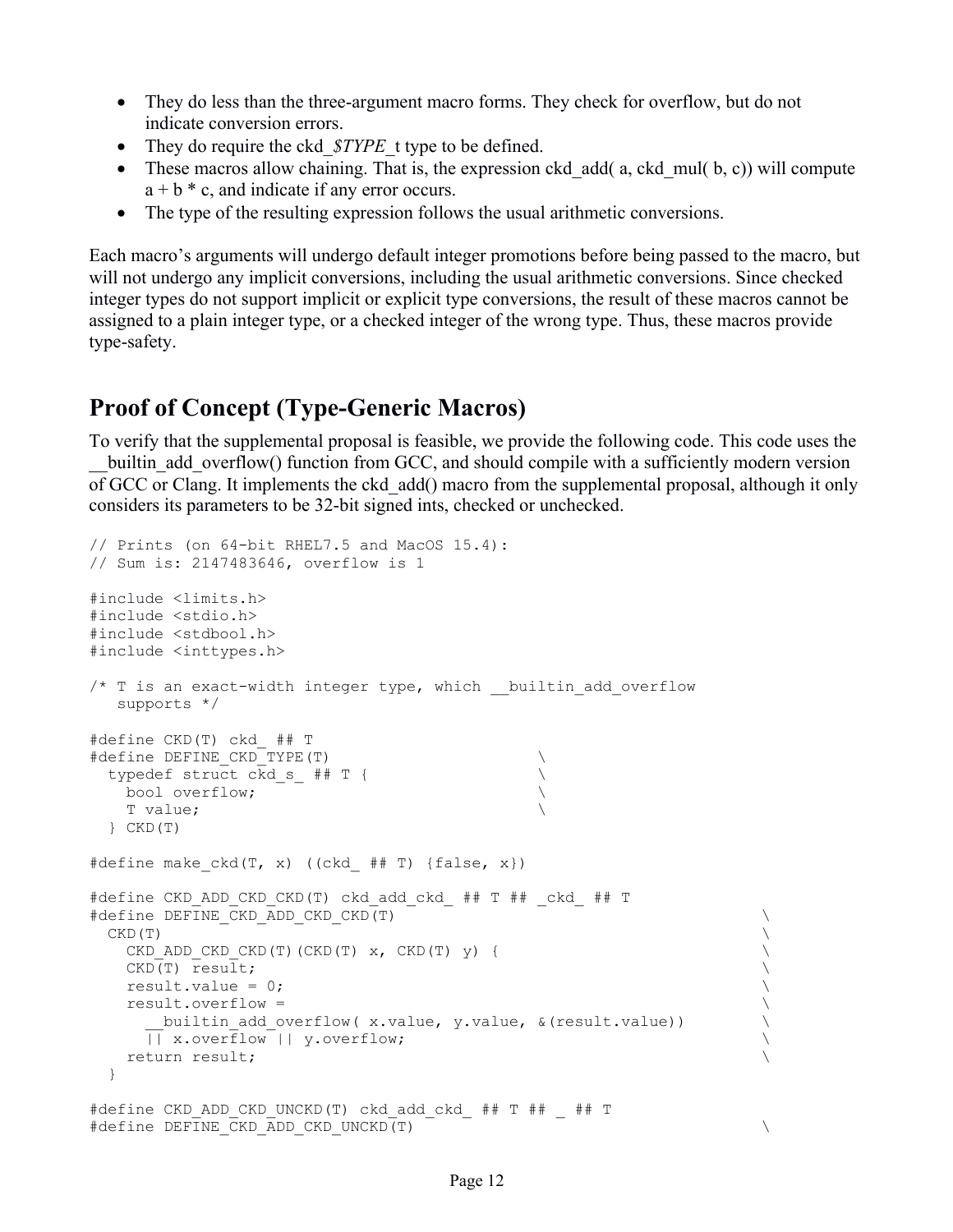```
\mathsf{CKD}\left( \mathbf{T}\right)CKD ADD CKD UNCKD(T)(CKD(T) x, T y) { \qquad \qquad \qquadreturn CKD_ADD_CKD_CKD(T)(x,make_ckd(T,y)); \setminus}
#define CKD_ADD_UNCKD_CKD(T) ckd_add_ ## T ## _ckd_ ## T
#define DEFINE CKD ADD UNCKD CKD(T)
CKD(T)CKD ADD UNCKD CKD(T)(T x, CKD(T) y) { \qquad \qquad \backslashreturn CKD ADD CKD CKD(T)(make ckd(T,x), y);
   }
#define CKD_ADD_UNCKD_UNCKD(T) ckd_add_ ## T ## _ ## T
#define DEFINE_CKD_ADD_UNCKD_UNCKD(T) \
\mathsf{CKD}\left( \mathbf{T}\right)CKD ADD UNCKD UNCKD(T)(T x, T y) {
   return CKD ADD CKD CKD(T)(make ckd(T,x),make ckd(T,y));
   }
#define DEFINE_CKD(T)<br>DEFINE CKD TYPE(T);
  DEFINE_CKD_TYPE(T);<br>DEFINE_CKD_ADD_CKD_CKD(T);
  DEFINE_CKD_ADD_CKD_CKD(T);
 DEFINE CKD ADD CKD UNCKD(T);
  DEFINE CKD ADD UNCKD CKD(T);
  DEFINE CKD ADD UNCKD UNCKD(T);
DEFINE CKD(int32 t);
DEFINE CKD (uint32 t);
DEFINE CKD(int64 t);
DEFINE CKD(uint64 t);
\#\text{define ckd} add(x,y) \setminusGeneric((x),
           CKD(int32 t):( Generic (y),
                     CKD(int32 t): ckd add ckd int32 t ckd int32 t,
                     int32 t: ckd add ckd int32 t int32 t,
                     /* ...Address other integer types... */<br>default: NULL /* error */)),
                     default: NULL /* error */) ),
           int32_t: \setminus \setminus \setminus \setminus \setminus \setminus \setminus \setminus \setminus \setminus \setminus \setminus \setminus \setminus \setminus \setminus(\underline{\text{Generic}((y)}, \underline{\text{CKD}(\text{int32 t)}: \text{ckd add int32 t ckd int32 t},CKD(int32_t): ckd_add_int32_t_ckd_int32_t,<br>int32 t: ckd add int32 t int32 t,
                     int32_t: ckd_add_int32_t_int32_t,<br>
/* ...Address other integer types... */
                     /* ...Address other integer types... */<br>default: NULL /* error */)),
                     default: NULL /* error */)),<br>ress other integer types... */
           \frac{1}{2} ... Address other integer types... */
           default: NULL /* error */)(x, y)int32_t main() {
 int32 t x = INT MAX;int32 t y = 1;
 int w = -2.0;
 CKD(int32 t) z = ckd add( ckd add( x, y, w);
   printf("Sum is: %d, overflow is %d\n", z.value, z.overflow);
   return 0;
}
```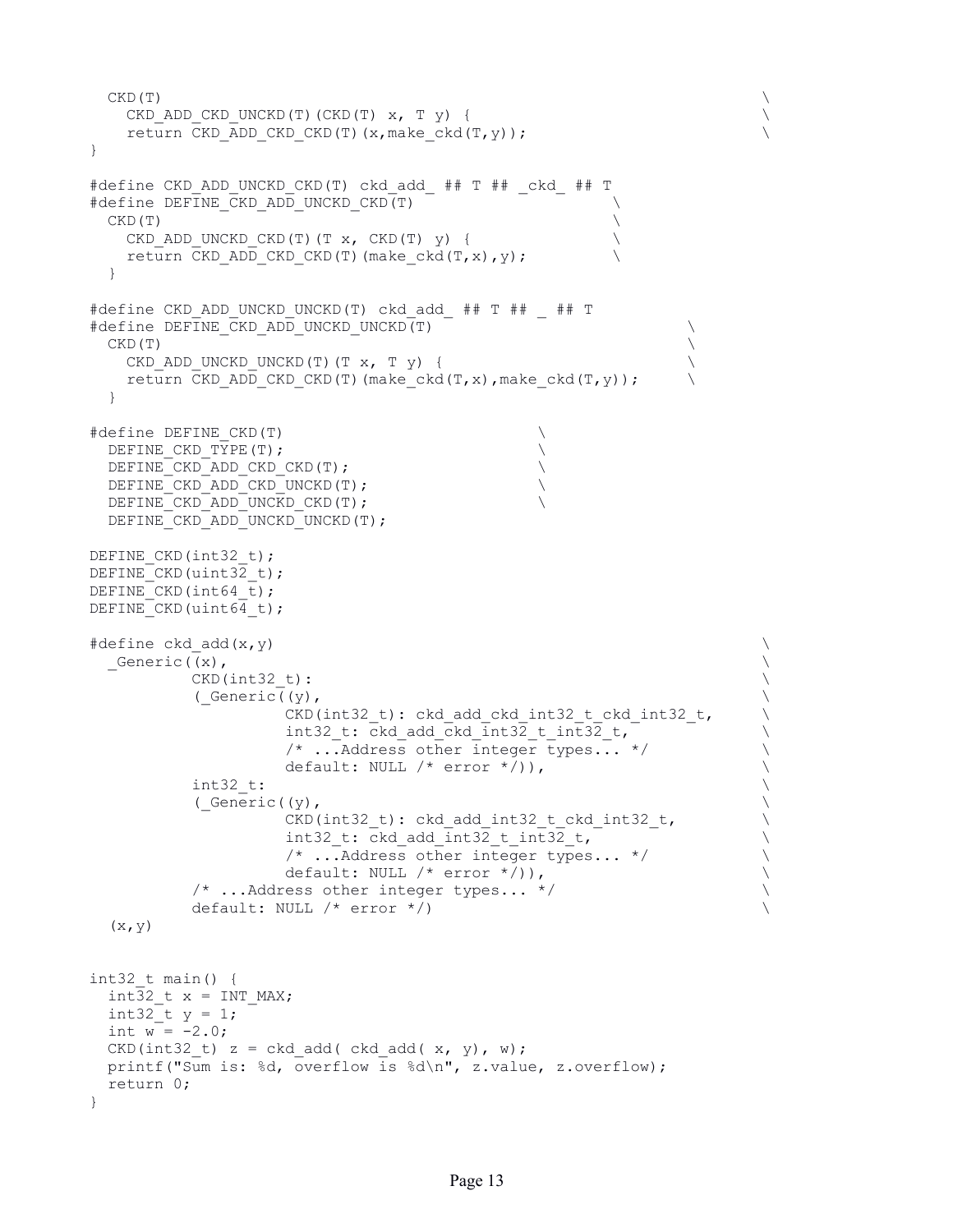This implementation illustrates how checked integers could be implemented without using "compiler magic". It would need to be extended to 64-bit integers and 32-bit unsigned integers. Platform vendors would also want to add a support layer that translates standard types (int, long, etc) to the exact types and back. Eventually other types (e.g. int128\_t) would also need to be supported.

This implementation could also be extended to handle extra types if they are known when it is implemented. The Generic operator used in the ckd add() macro must have all types enumerated that it can handle. Adding new types that match one of the listed types requires no more work than mapping the new type to the listed types independently. However, adding a differently-sized type, such as one of the extended integer types from N2501 would require enhancing the \_Generic operators in the code, and this would not scale with the potentially millions of new types from N2501. Ideally, some additional power, such as identifying the width of an extended int type would permit a more powerful implementation.

## **Proof of Concept (2- vs 3-argument Macros)**

To verify that the supplemental proposal is feasible, we provide the following code. This code illustrates how a macro can be overloaded to use variadic forms, complete with type-safety. That is, if add() is invoked with invalid arguments, a compiler error is produced.

```
// Prints (on MacOS)
// Test A: 42
// Test B: 2020
int printf(const char *format, ...);
void add3(int* ret, int x, int y) {
 *ret = x + y;
}
int add2(int x, int y) {
  return x + y;
}
\# \text{define } \text{add}(w, \ldots)\begin{matrix} \text{Lef}(\mathsf{w}) & \mathsf{w} \\ \text{int}^* & \text{add} \end{matrix} int*: add3, \
            int: add2 \
            ) (w, VA ARGS )
int main() {
 printf("Test A: \frac{\sinh}{10}, add(40, 2));
  int temp;
  add(&temp, 2000, 20);
   printf("Test B: %i\n", temp);
}
```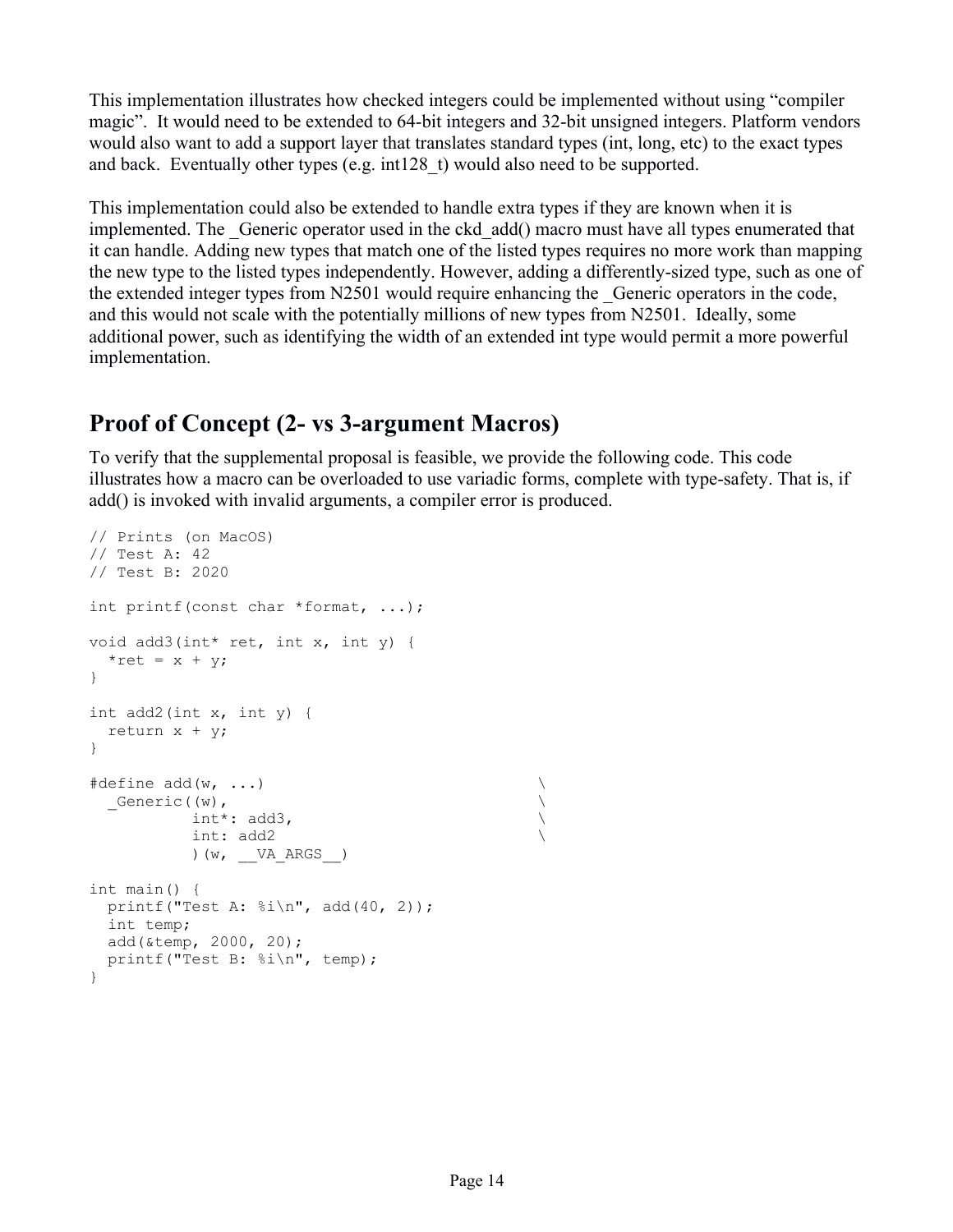## **Proposed Wording Changes**

### **Core Proposal**

*Add <stdckdint.h> to the list of header files in section 7.1.2 paragraph 3.*

*Add the following to chapter 7 in the "Future Library Directions" section:*

7.32.18 Checked Arithmetic Functions <stdckdint.h>

1 Type and function names that begin with ckd\_ may be added to the declarations in the <stdckdint.h> header.

*Update Annex B with the definitions in the following section:* 

*Add a new section to chapter 7 after 7.23 "*\_Noreturn*":*

7.24 Checked Integer Arithmetic 1 The header <stdckdint.h> defines several macros for performing checked integer arithmetic.

7.24.1 Checked Integer Operations

```
Synopsis
1 
#include <stdckdint.h>
bool ckd_add(type1 *result, type2 a, type3 b);
bool ckd_sub(type1 *result, type2 a, type3 b);
bool ckd_mul(type1 *result, type2 a, type3 b);
```
**Description** 

2 These macros perform addition, subtraction, or multiplication on a and b, storing the result of the operation in result. In other words, result is assigned the result of computing  $a + b$ ,  $a - b$ , or  $a * b$ , if defined. Each operation is performed as if both of its operands were first cast to a signed integer type with infinite range, and the result was then cast from this infinitely-ranged integer type to the type that result points to.

3 Both a and b must be integer types. They may be any integer type other than plain char, bool, or an enumeration type, and they need not be the same type. The result pointer must reference a valid modifiable lvalue of any integer type other than plain char, bool, or an enumeration type; otherwise the behavior is undefined.

Returns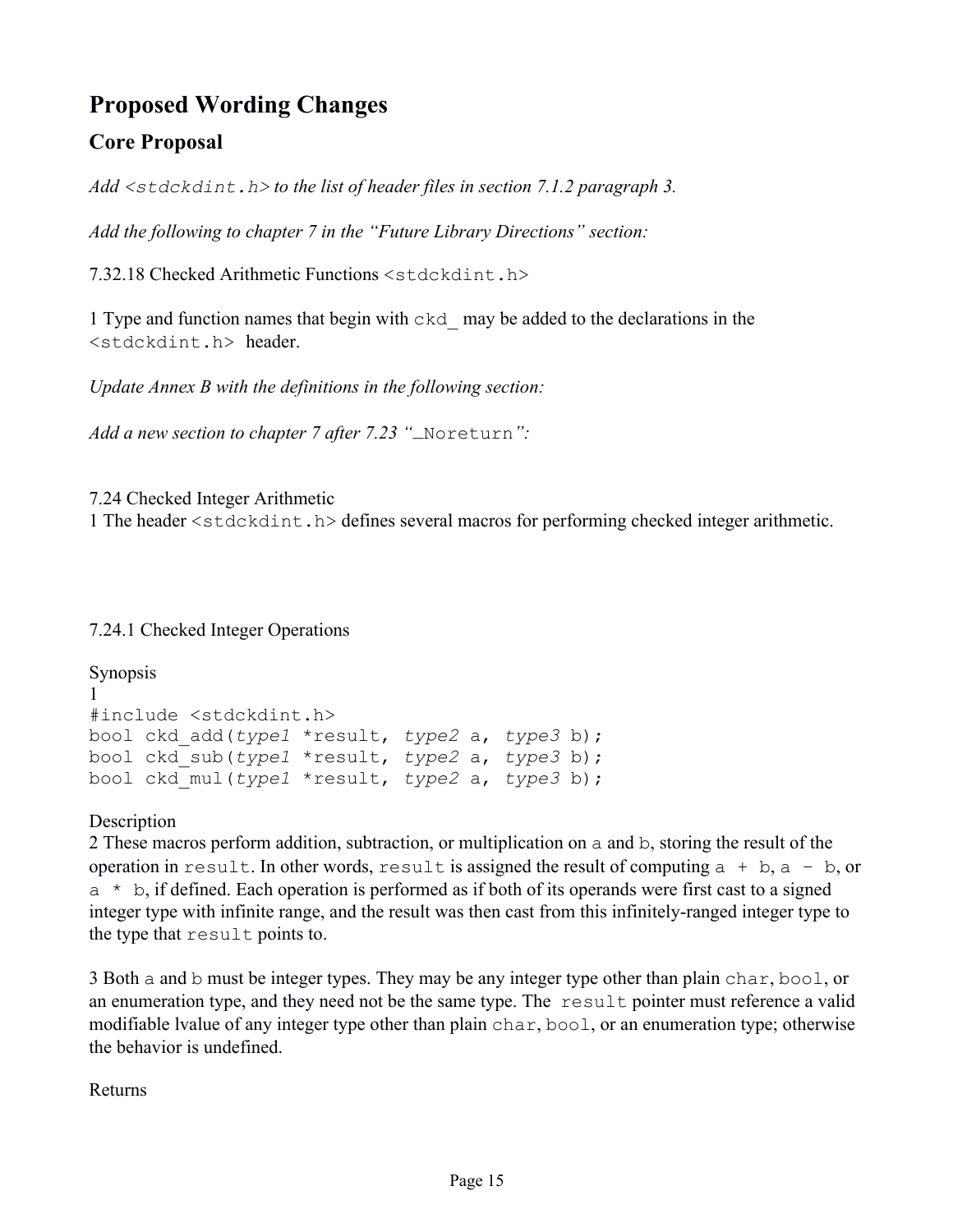4 If these macros return false, the value assigned to  $*$  result correctly represents the mathematical result of the operation. If these macros return true, then the type of  $*$  result is not sufficient to contain the mathematical result. In this case, \*result is the expected result of modular arithmetic on two's-complement representation with silent wrap-around on overflow.

5 EXAMPLE If a and b are values of type signed int, and result is a signed long, then ckd sub(&result, a, b);

will indicate if a - b can be expressed as a signed long. If signed long has a greater width than signed int, this will always be possible and this macro will return false.

### **Supplemental Proposal**

*Add <stdckdint.h> to the list of header files in section 7.1.2 paragraph 3.*

*Add the following to chapter 7 in the "Future Library Directions" section:*

7.32.18 Checked Arithmetic Functions <stdckdint.h>

1 Type and function names that begin with ckd\_ may be added to the declarations in the <stdckdint.h> header.

*Update Annex B with the definitions in the following section:*

*Add a new section to chapter 7 after 7.23 "*\_Noreturn*": The following text replaces the text suggested by the Core Proposal:*

7.24 Checked Integer Arithmetic

1 The header <stdckdint.h> defines several macros, functions, and types for performing checked integer arithmetic.

2 The following integer types support checked integer arithmetic. Each type has a key that appears for functions that support the type:

| <b>Type</b>        | <b>Key</b> |
|--------------------|------------|
| signed int         | int        |
| unsigned int       | uint       |
| signed long        | long       |
| unsigned long      | ulong      |
| signed long long   | llong      |
| unsigned long long | ullong     |
| intmax t           | intmax     |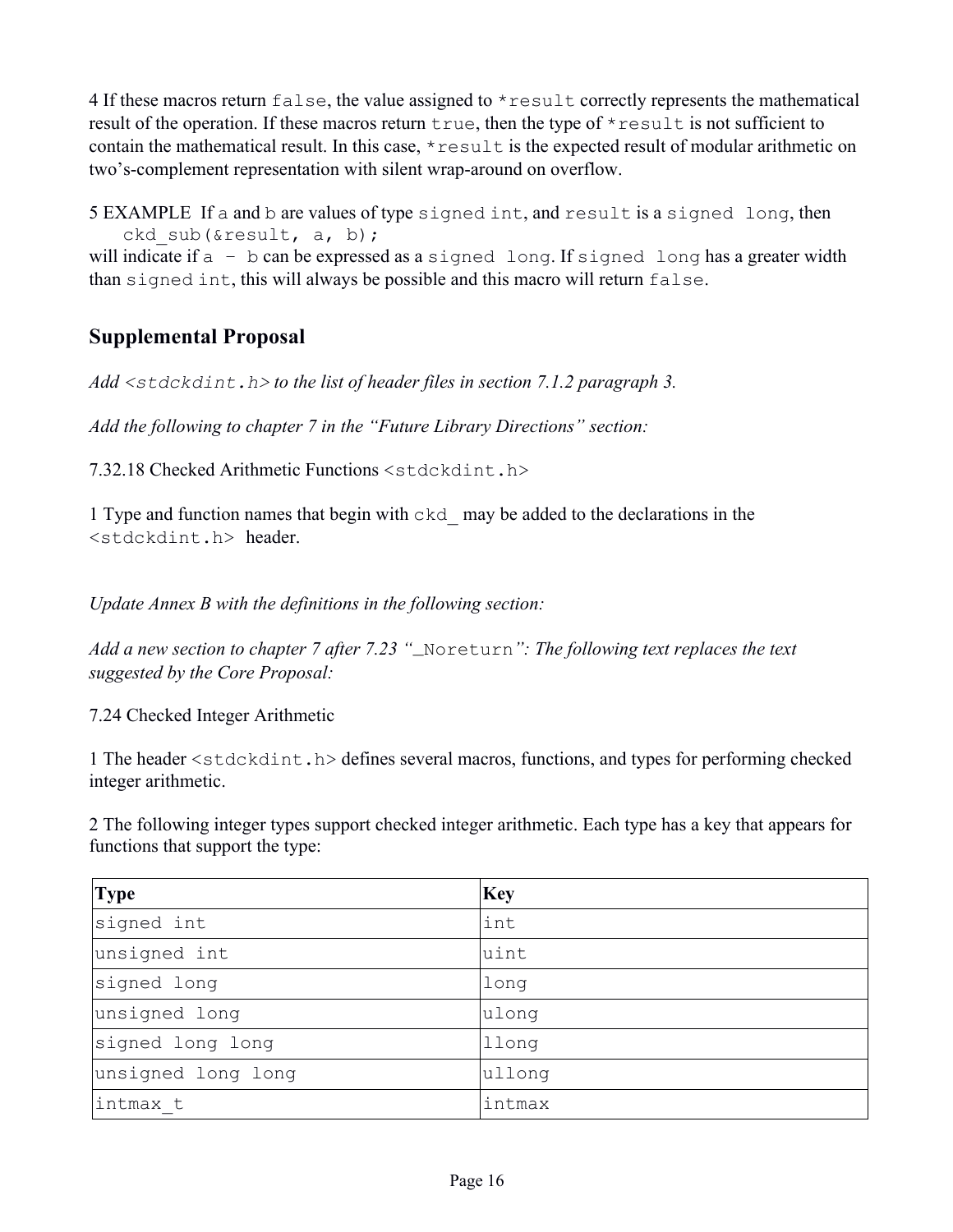| <b>Type</b> | <b>Key</b> |
|-------------|------------|
| uintmax t   | uintmax    |
| size t      | size       |
| ptrdiff t   | ptrdiff    |
| intptr t    | intptr     |
| uintptr t   | uintptr    |

3 In addition, exact-width integer functions and types may exist for certain widths. The precise set of widths supported by exact-width integer functions is implementation-defined. For each width *N*, a platform may support any subset of the following types:

| <b>Type</b>           | <b>Key</b>    |
|-----------------------|---------------|
| $\vert \text{int}N$ t | $\text{int}N$ |
| uintN t               | $u$ int $N$   |
| int leastN t          | int leastN    |
| uint leastN t         | uint leastN   |
| int fastN t           | int fastN     |
| uint fastN t          | uint fastN    |

4 For each integer type that supports checked integer arithmetic, the type

ckd\_*type*\_t

is a complete object type that indicates a checked value. This includes an integer value and a flag that indicates whether overflow, truncation, or misinterpretation of sign occurred when computing the integer value. The "*type*" in "ckd\_*type*\_t" is taken from the Key column in the above tables.

5 EXAMPLE The ckd ulong t type indicates a checked value of type unsigned long.

6. If two unchecked integer types are compatible, the analogous checked types are also compatible.

7.24.1 The ckd\_inexact Macro

#### Synopsis

```
1 
#include <stdckdint.h>
bool ckd_inexact(ckd_type_t x);
```
#### **Description**

2 If x is a checked integer, the ckd inexact macro indicates if x was computed using an operation that overflowed or suffered truncation or misinterpretation of sign.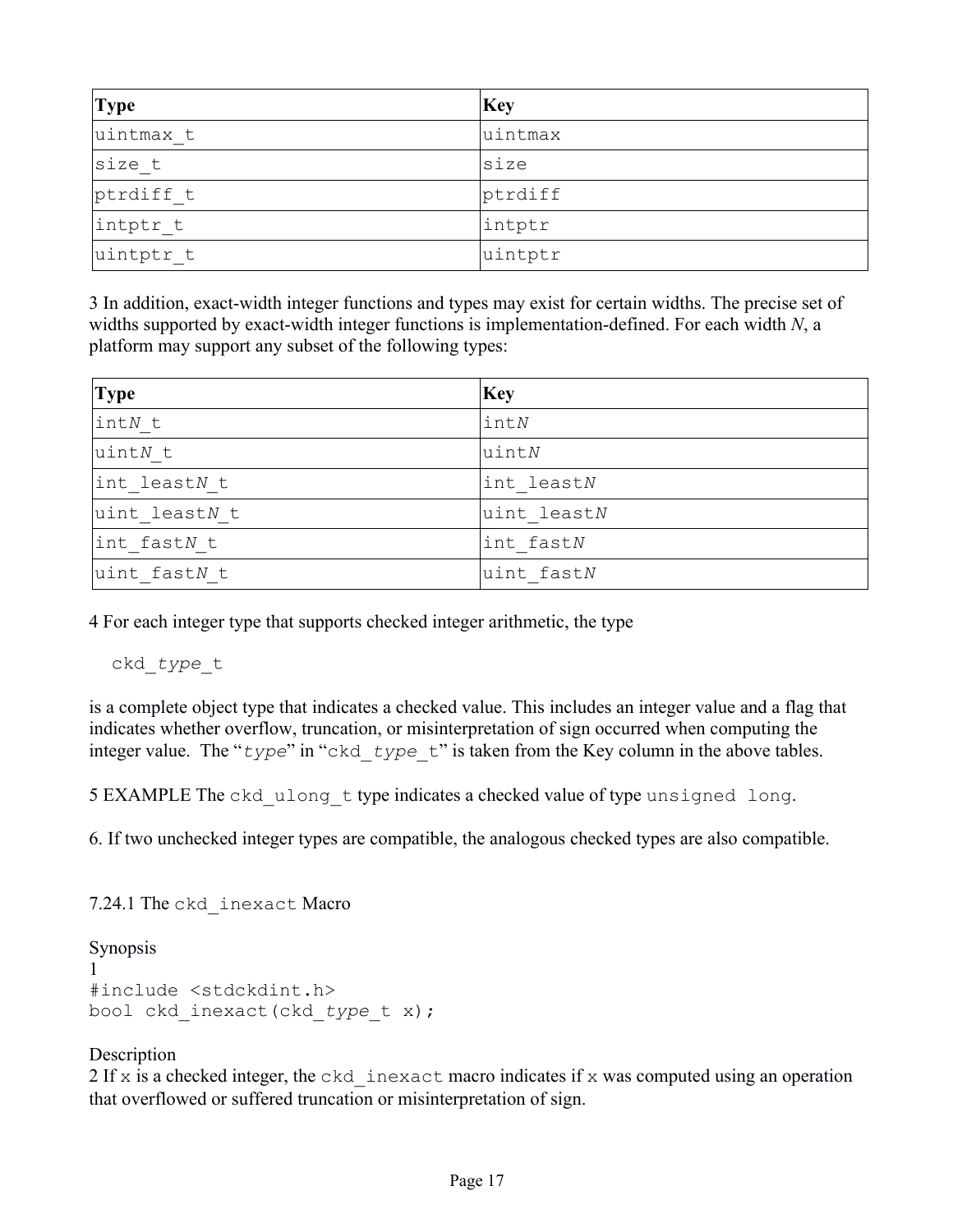Returns

3 The ckd inexact macro returns true if overflow, truncation, or misinterpretation of sign occurred when x was computed and false otherwise.

7.24.2 The ckd\_value Macro

Synopsis 1 #include <stdckdint.h> *type* ckd\_value(x);

**Description** 

2 If x is a checked integer, the ckd value macro indicates the value of x.

3 If the inexact flag is clear, the value correctly represents the mathematical value of whatever operation(s) produced x. Otherwise, the value of x is the expected result of modular arithmetic on two's-complement representation with silent wraparound on overflow.

Returns 4 The ckd value macro returns the value of x.

7.24.3 The ckd\_mk\_*type*\_t functions

Synopsis 1 #include <stdckdint.h> [[nodiscard]] ckd\_*type*\_t ckd\_mk\_*type*\_t(*type* value, bool inexact);

**Description** 

2 These functions explicitly construct a checked integer type given an unchecked integer and an inexact flag.

3 if the inexact flag is true, the value is assumed to have involved overflow, truncation, or misinterpretation of sign. \* Otherwise the value is assumed to be mathematically correct.

*The footnote on 7.24.3p3 should state:*

\* Constructing a checked integer with an inexact flag set to true can be useful when explicitly indicating an error inside an expression.

Returns

5 These functions return a checked type that represents the value indicated by value and the exact state indicated by inexact.

7.24.4 The ckd\_mk macro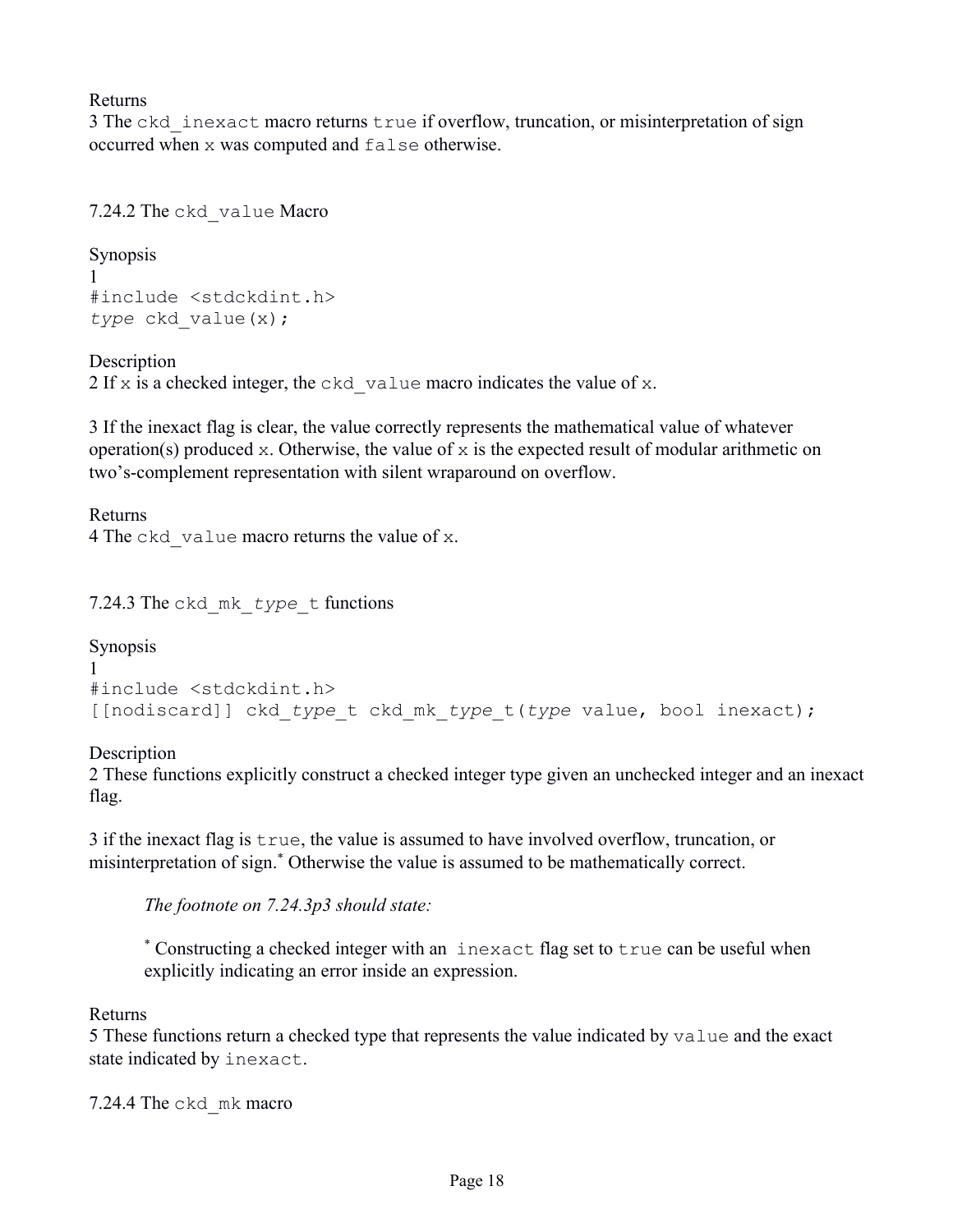Synopsis

```
1 
#include <stdckdint.h>
ckd_type_t ckd_mk(type value, bool inexact);
```
**Description** 

2 This macro explicitly constructs a checked integer type given an unchecked integer and an inexact flag.

3 If the inexact flag is true, the value is assumed to have involved overflow, truncation, or misinterpretation of sign.\* Otherwise the value is assumed to be mathematically correct.

*The footnote on 7.24.4p3 should state:*

\* Constructing a checked integer with an inexact flag set to true can be useful when explicitly indicating an error inside an expression.

#### Returns

5 This macro returns a checked type that represents the value indicated by value and the exact state indicated by inexact.

7.24.5 The ckd\_*op* macros

```
Synopsis
1
#include <stdckdint.h>
bool ckd_add(type1 *result, type2 a, type3 b);
bool ckd_sub(type1 *result, type2 a, type3 b);
bool ckd_mul(type1 *result, type2 a, type3 b);
ckd_type_t ckd_add(type1 a, type2 b);
ckd_type_t ckd_sub(type1 a, type2 b);
ckd_type_t ckd_mul(type1 a, type2 b);
```
Description

2 These macros perform addition, subtraction, or multiplication on a and b. In the first form, they store the result of the operation in  $result$ , and in the second form, they return the result as a checked integer. Each operation is performed as if both of its operands were first cast to a signed integer type with infinite range, and the result was then cast from this infinitely-ranged integer type to a particular type. For the first form, this particular type is the type that result points to. For the second form, this type is the type that would have been used had the operands undergone usual arithmetic conversion.

3 Both a and b must be integer types or checked integer types. They may be any checked or unchecked integer type other than plain char, bool, or an enumeration type and they need not be the same type.